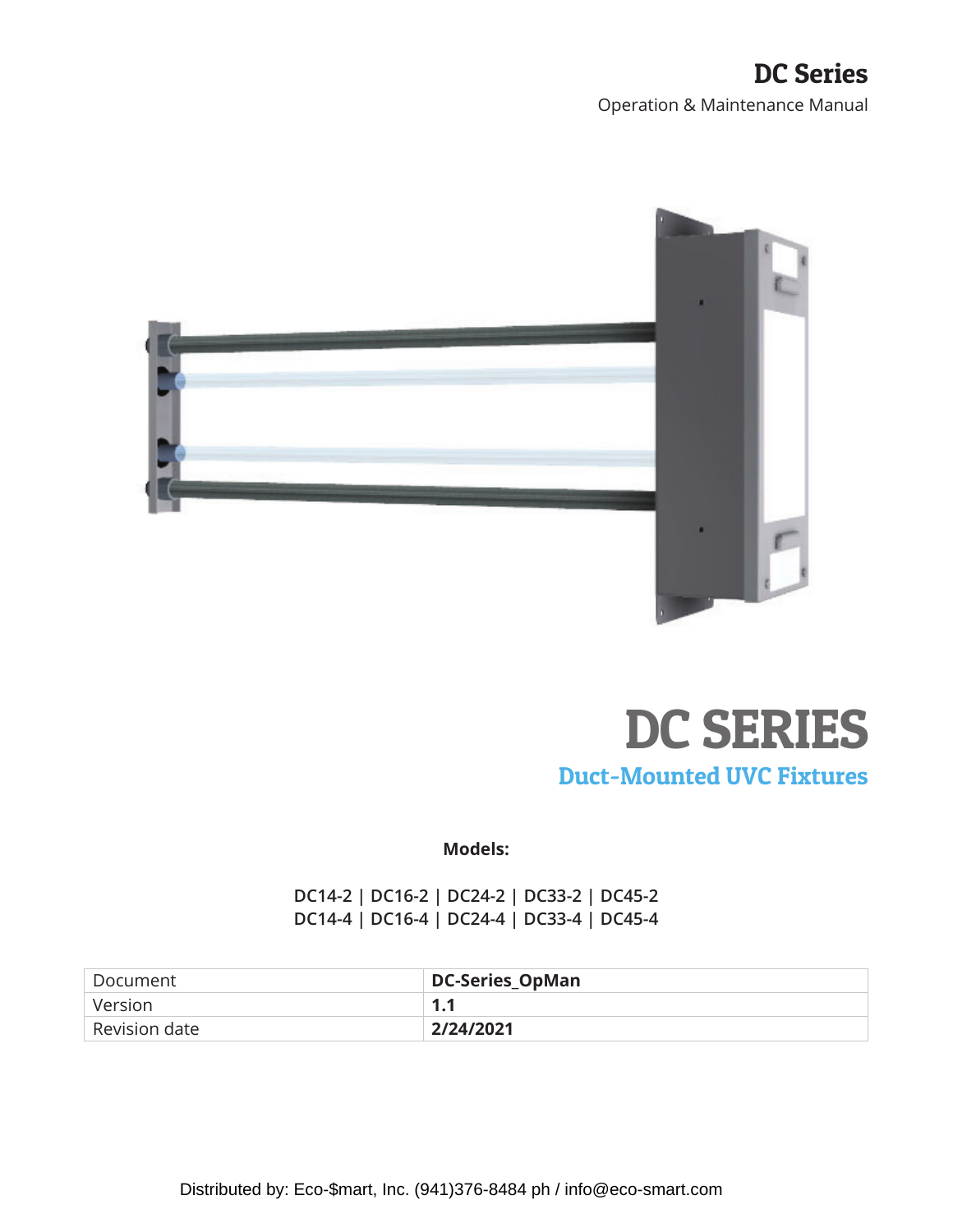# **Table of Contents**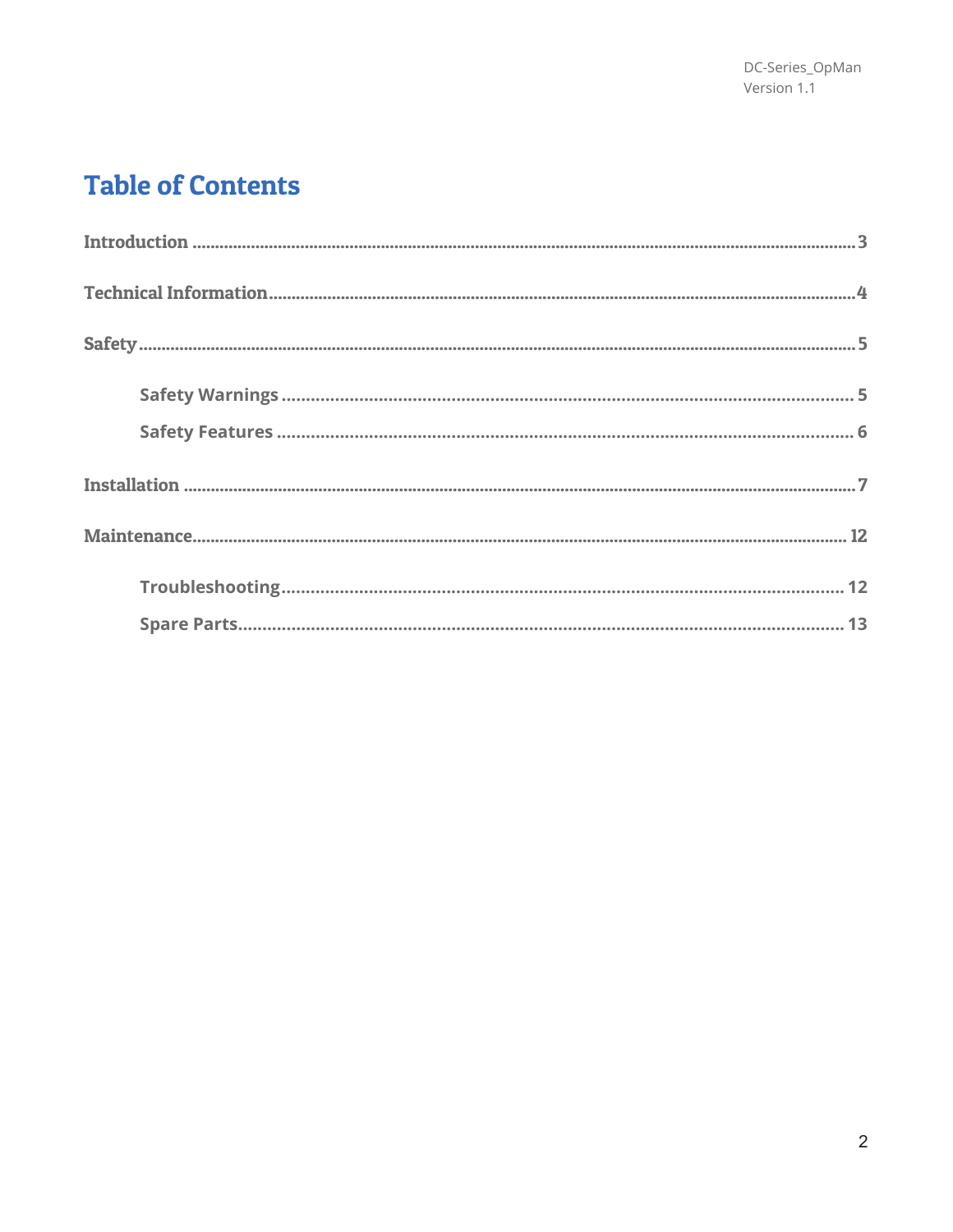## **Introduction**

The HVAC DC UVC germicidal fixtures with high output UV lamps can be mounted in various configurations for optimum pass-by air decontamination and/or to irradiate cooling coils and drain pans. Lamps and electronics can be accessed from outside the duct or plenum. "Green" lamps (contain <8mg of mercury) extend inside to span supply ducts and/or cooling coils.

DC Series HVAC air duct system fixtures are offered in two and four-lamp configurations that can be mounted singly, in built-up banks, or in parallel configurations in a variety of locations, including coils, drain pans, ductwork, mixed air plenums and exhaust systems.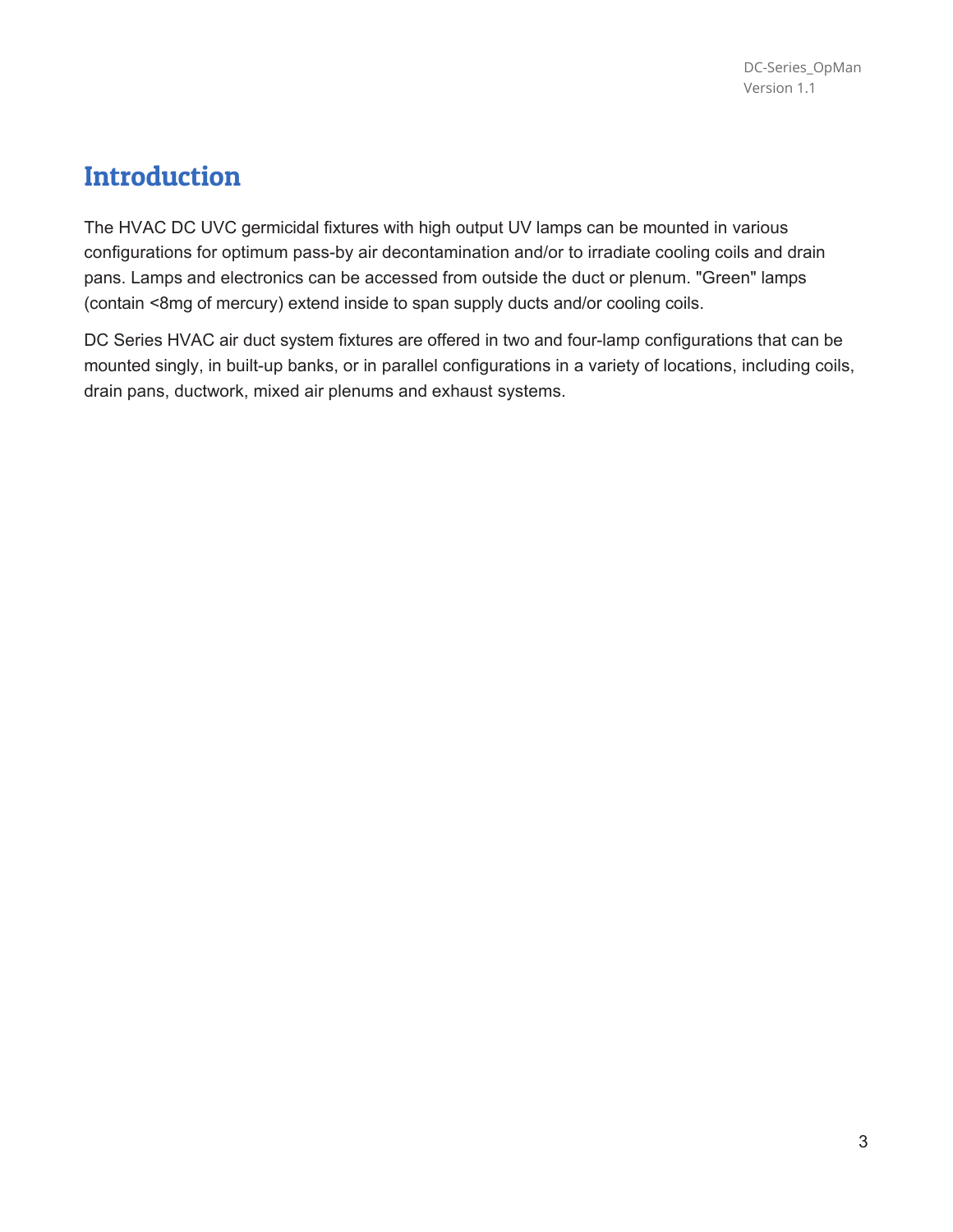# Technical Information

### **2 Lamp DC Series**

| <b>Input Voltage</b>      | 120-277 VAC, 50/60 Hz  |
|---------------------------|------------------------|
| <b>Power Cable Length</b> | Eight (8) feet         |
| Lamp Type                 | Germicidal high output |
| <b>Lamp Quantity</b>      | Two $(2)$              |

### **4 Lamp DC Series**

| <b>Input Voltage</b>      | 120-277 VAC, 50/60 Hz  |
|---------------------------|------------------------|
| <b>Power Cable Length</b> | Eight (8) feet         |
| Lamp Type                 | Germicidal high output |
| <b>Lamp Quantity</b>      | Four $(4)$             |

### **Amp Draw @ 120V**

| <b>Model Number</b> | <b>Amp Draw</b> | <b>Model Number</b> | <b>Amp Draw</b> |
|---------------------|-----------------|---------------------|-----------------|
| DC14-2              | 0.8             | DC14-4              | 1.5             |
| DC16-2              | 0.8             | DC16-4              | 1.6             |
| DC24-2              | 1.1             | DC24-4              | 2.3             |
| DC33-2              | 1.7             | DC33-4              | 3.4             |
| DC45-2              | 2.3             | DC45-4              | 4.6             |

### **Amp Draw @ 277V**

| <b>Model Number</b> | <b>Amp Draw</b> | <b>Model Number</b> | <b>Amp Draw</b> |
|---------------------|-----------------|---------------------|-----------------|
| DC14-2              | 0.3             | DC14-4              | 0.7             |
| DC16-2              | 0.4             | DC16-4              | 0.7             |
| DC24-2              | 0.5             | DC20-4              | 1.0             |
| DC33-2              | 0.7             | DC33-4              | 1.5             |
| DC45-2              | 1.0             | DC45-4              | 2.0             |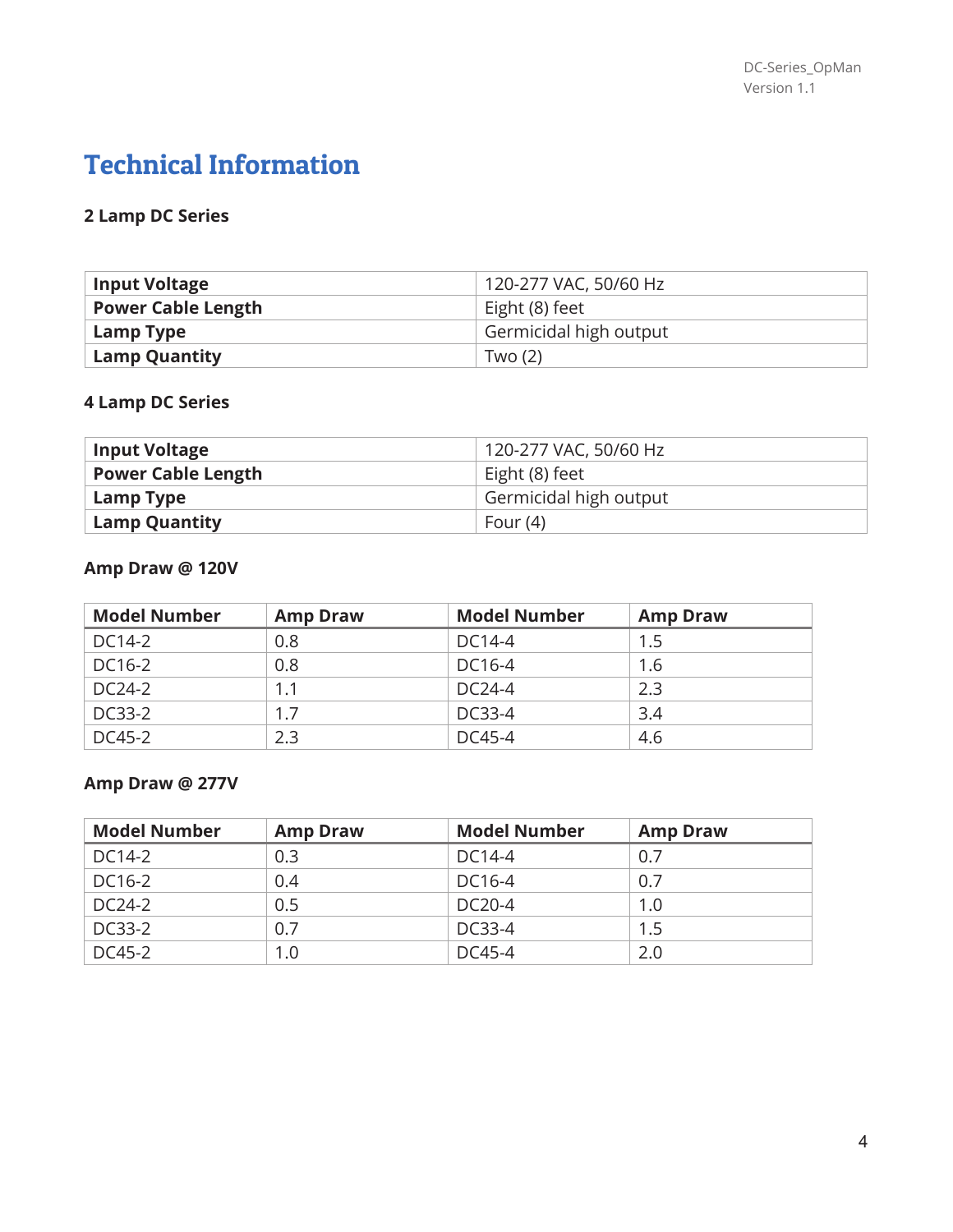# **Safety**

# **READ BEFORE OPERATING THIS UNIT**

This unit should only be operated or repaired by personnel who have read this manual, understand the unit's operation, and know what to do in the case of an emergency. All repairs are to be performed only by an authorized service technician.

## Safety Warnings



Light in the short-wave UV-C band can cause erythema (reddening of the skin) and conjunctivitis (inflammation of the mucus membranes of the eye). People should avoid direct exposure to UV-C. UV-C exposure is relatively easy to limit because most products absorb UV-C. Standard windows and glass absorbs all UV-C. Dead skin absorbs most UV-C light energy, so erythema is limited. UV-C does not penetrate the eye's lens. However, conjunctivitis can occur and, though temporary, may be extremely painful. The manufacturer recommends that all direct exposure to UV-C be avoided. Safety glasses must be worn at all times the device is plugged in; in addition, it is highly recommended that a protective garment such as a lab coat is worn while operating the device. In case of accidental UV-C exposure, contact appropriate EMS.

# **HIGH VOLTAGE HAZARD**

The unit uses high voltages, and proper electrical connections are required. Do not operate the unit if there is any visible damage to the body or any other part.



UV Lamps will become hot during use and will remain hot for a brief period after use. Lamps should not be touched for at least 2 minutes after use.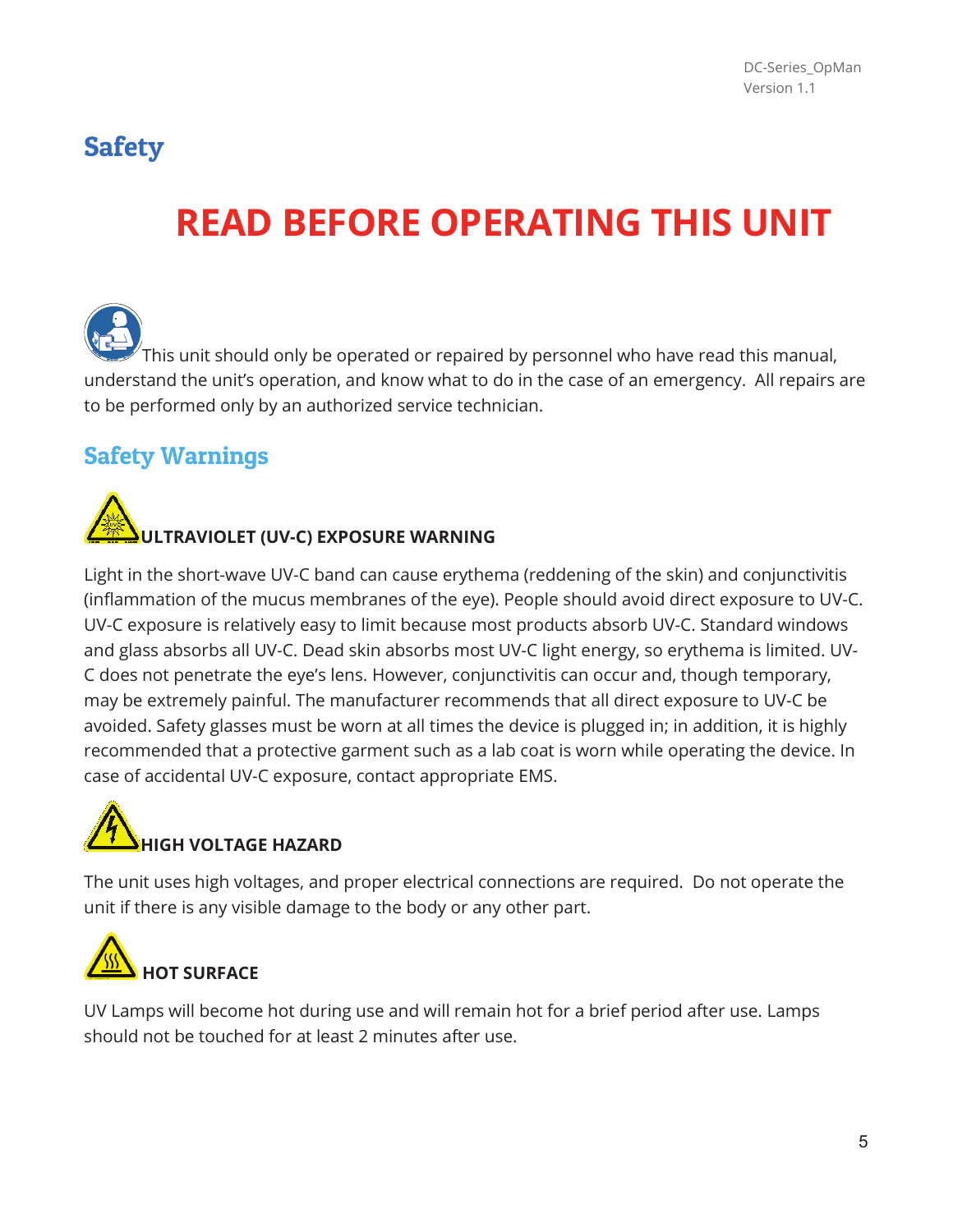### Safety Features

DC Series fixtures incorporate low pressure mercury arc ultraviolet lamps that emit UVC energy that is harmful to the eyes and skin. Follow manufacturer's installation instructions carefully to ensure fixture is installed in a manner which prevents any direct exposure of eyes or skin to UVC light. Before installing or servicing this unit, make sure that all power is off, to prevent electric shock and/or accidental exposure of eyes or skin to UVC.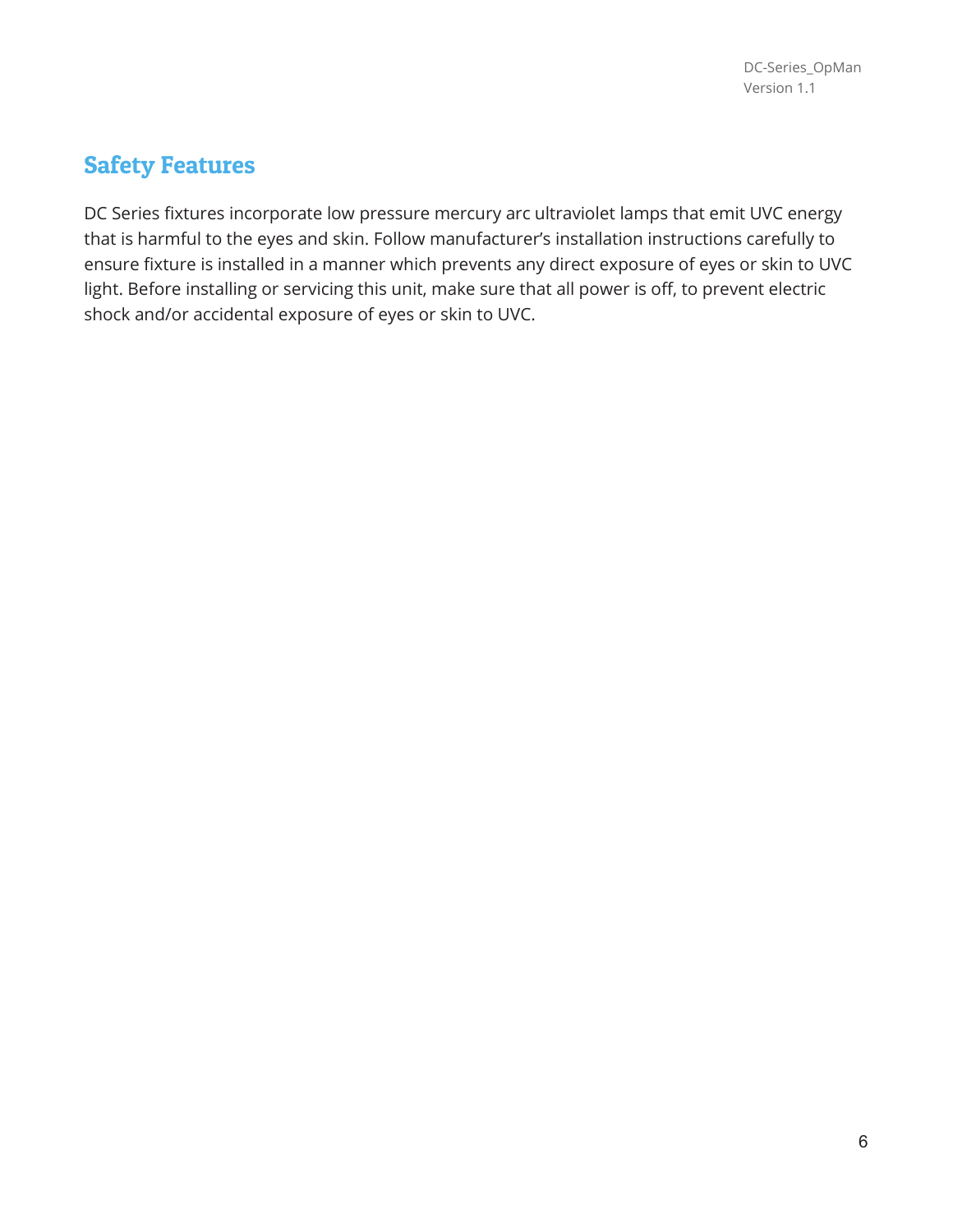# Installation

### **Installation of the DC Series lamp fixture should be performed by an HVAC professional.**

### **DO NOT MOUNT THE DC SERIES LAMP FIXTURE IN A VERTICAL ORIENTATION**

DC Series lamp fixtures can be installed anywhere in the HVAC system. For coil applications, place the lamps in a position downstream from the coil.

Reflective aluminum can be installed in the interior of the housing where the lamps will be located for increasing the intensity of the energy field. Reflecting the UVC energy is helpful but not required.

DC Series models are supplied with an eight (8) foot 120-volt standard three prong power cord, so the proximity of an available power source should be considered when selecting the mounting site of the fixture.

**1)** After determining the best position for the DC Series unit, a clearance hole must be made for insertion of the lamp/support assembly. Clearance hole dimensions for the lamp/support assembly are unit specific. See below chart for details.

| <b>Fixture Designation</b> | <b>Clearance Hole Dimensions</b> |
|----------------------------|----------------------------------|
| DC14-2                     |                                  |
| DC16-2                     | $9'' \times 2.5''$               |
| DC24-2                     | 228.6mm x 63.5mm                 |
| DC33-2                     |                                  |
| DC45-2                     |                                  |
| DC14-4                     | $12'' \times 2.5''$              |
| DC16-4                     | 304.8mm x 63.5mm                 |
| $DC24-4$                   |                                  |
| DC33-4                     | $14.5'' \times 2.5''$            |
| DC45-4                     | 368.3mm x 66.5mm                 |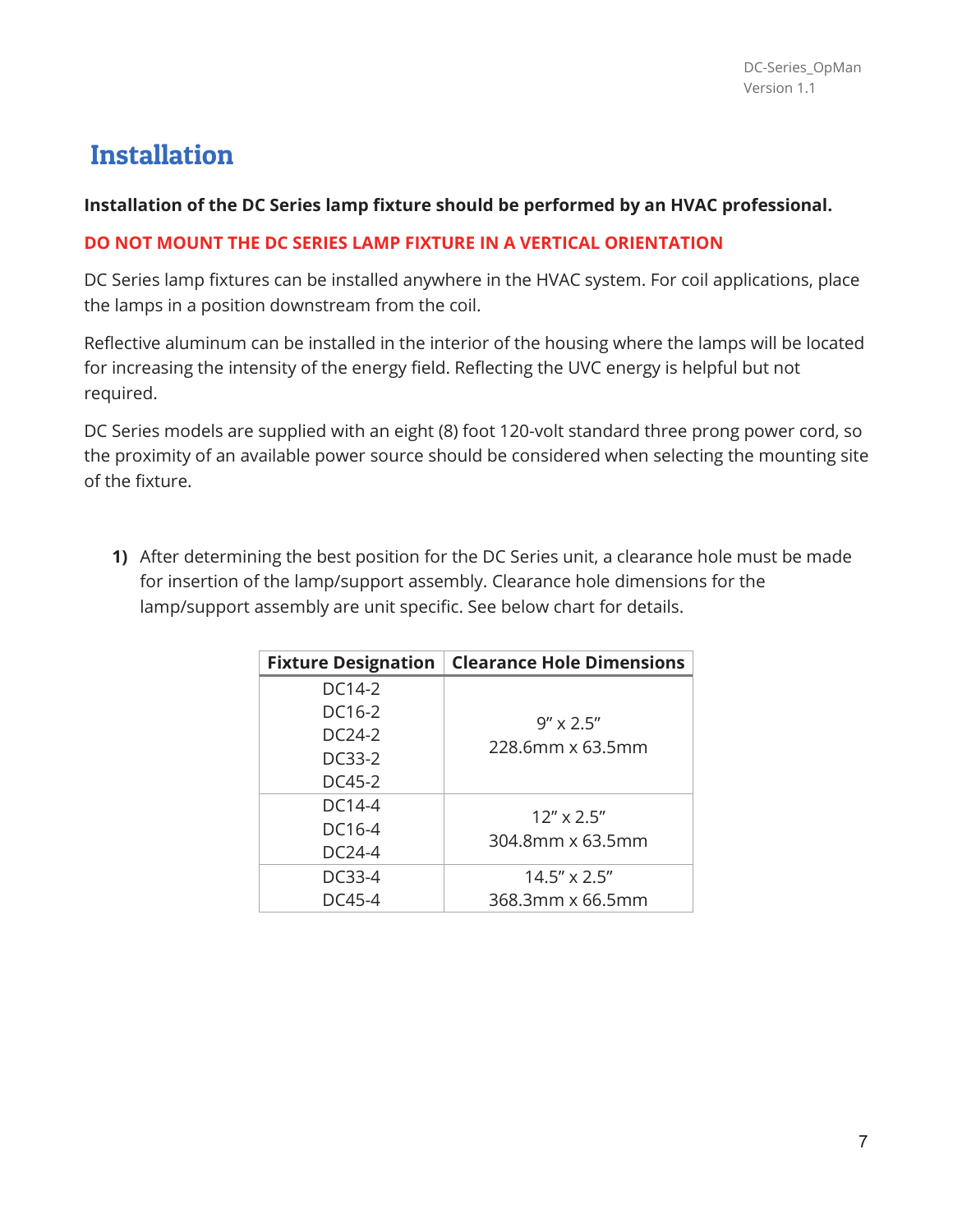- **2)** Once clearance hole is made, locate mounting holes by one of the following methods:
	- **a.** place the housing assembly against the exterior wall and use it as a template for transferring the mounting holes. The mounting holes can be pilot holes for sheet metal screws (see Figure 1).



**Figure 1. Mounting Holes** 

**b.** use the below chart and illustration to locate mounting holes



| <b>Fixture Designation   "A" Dimension</b> |              | "B" Dimension    |
|--------------------------------------------|--------------|------------------|
| DC14-2                                     | $5''/127$ mm |                  |
| DC16-2                                     |              |                  |
| DC24-2                                     |              |                  |
| DC33-2                                     |              | 13.25" / 336.6mm |
| $DC45-2$                                   |              |                  |
| DC14-4                                     |              |                  |
| DC <sub>16-4</sub>                         |              |                  |
| $DC24-4$                                   |              |                  |
| DC33-4                                     | 5''/127mm    | 21.25" / 539.8mm |
| DC45-4                                     |              |                  |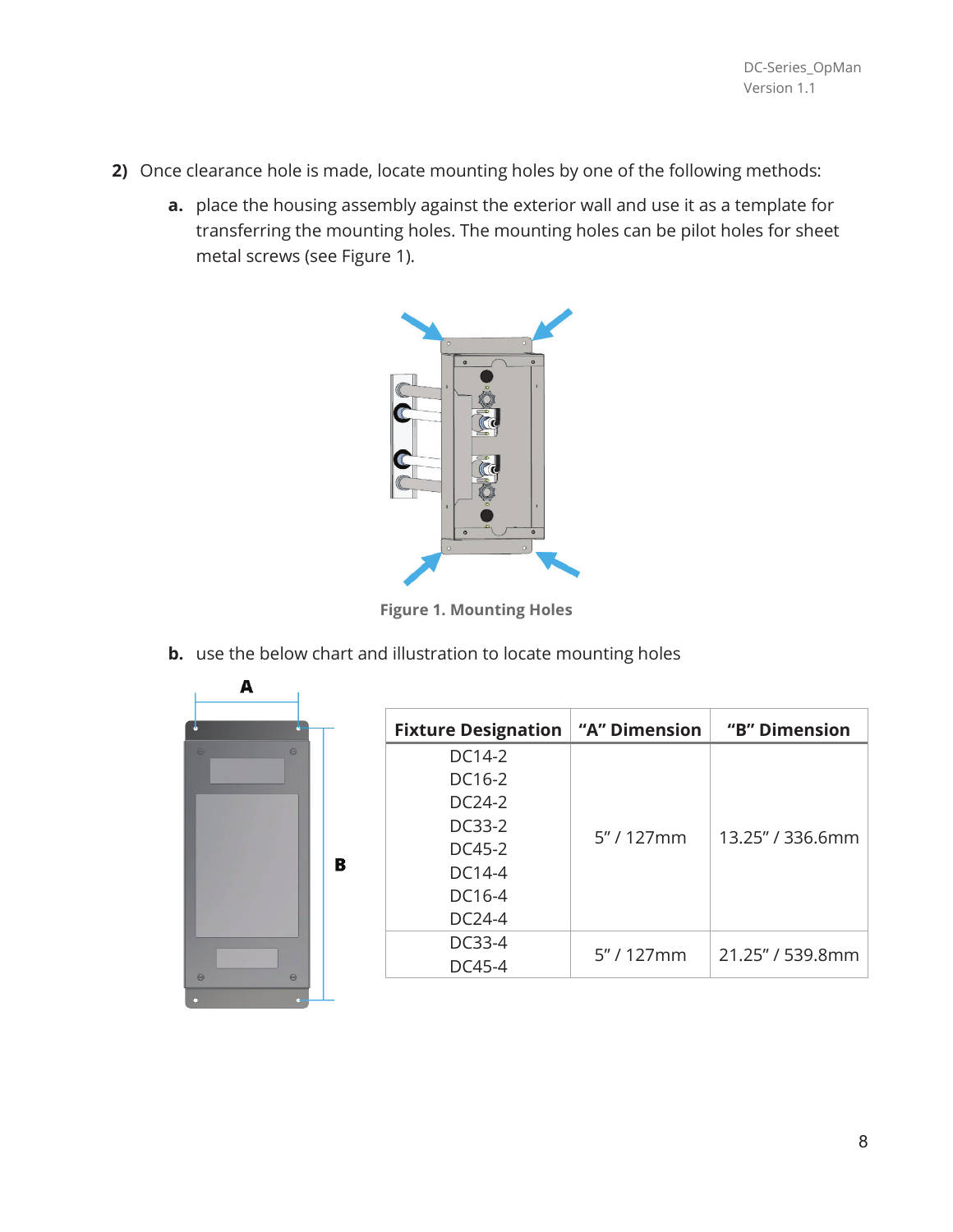Open enclosure and remove adhesive gasket. Clean mounting surface of enclosure and apply gasket flat / not covering any hole plugs, if applicable. See Figure 2 for proper gasket placement. Replace enclosure cover.



**Figure 2. Gasket Placement** 

- **4)** Fasten the housing securely into place using sheet metal screws.
- **5)** The UVC lamp(s) will be shipped in a separate container. Carefully remove the lamp(s) from their packaging. Clean cotton gloves should be worn when handling the lamps to ensure that no skin oils or other contaminants are left on the lamp(s).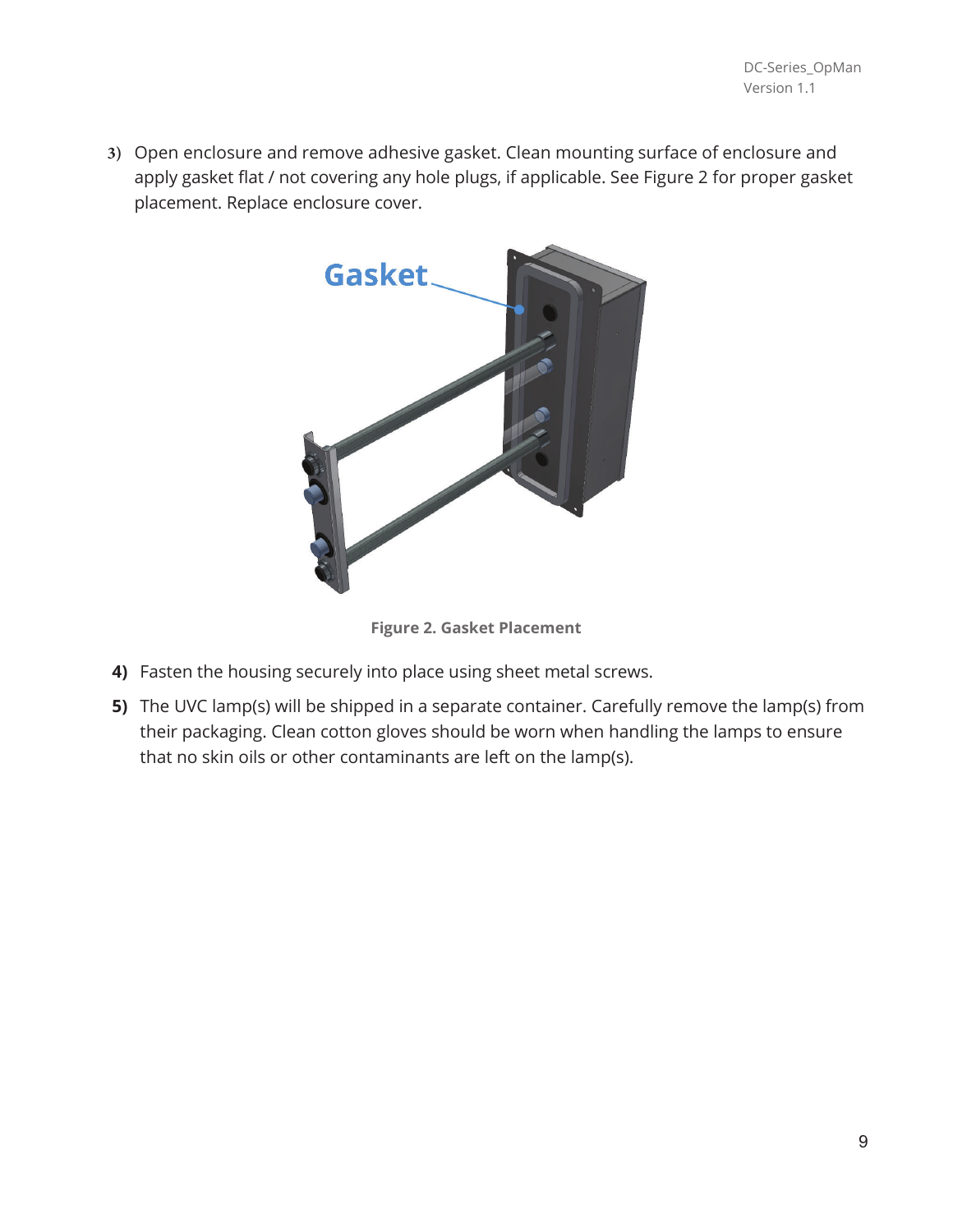**6)** A 4-pin lamp socket is included inside the housing. Move the lamp socket to the side to allow for the UVC lamp to be inserted. Loosen hex nuts and slide larger section of keyhole slot in lamp clip over lamp clearance hole in chassis. (see Figure 3)



**Figure 3. Lamp Installation** 

- **7)** Carefully insert lamp. Make certain the end of lamp inserted through chassis comes to rest in retaining bracket holes on far end of fixture. Use of the additional guide bracket (provided on certain models) is recommended in fixtures using longer lamp lengths.
- **8)** Slide lamp clip over so the narrow portion of the keyhole slot captures the lip on lamp base, holding the lip between the lamp clip and the chassis. (see Figure 2)
- **9)** Carefully tighten hex nuts down to hold lamp in place. **DO NOT OVERTIGHTEN AS THIS WILL CRACK THE LAMP BASE.**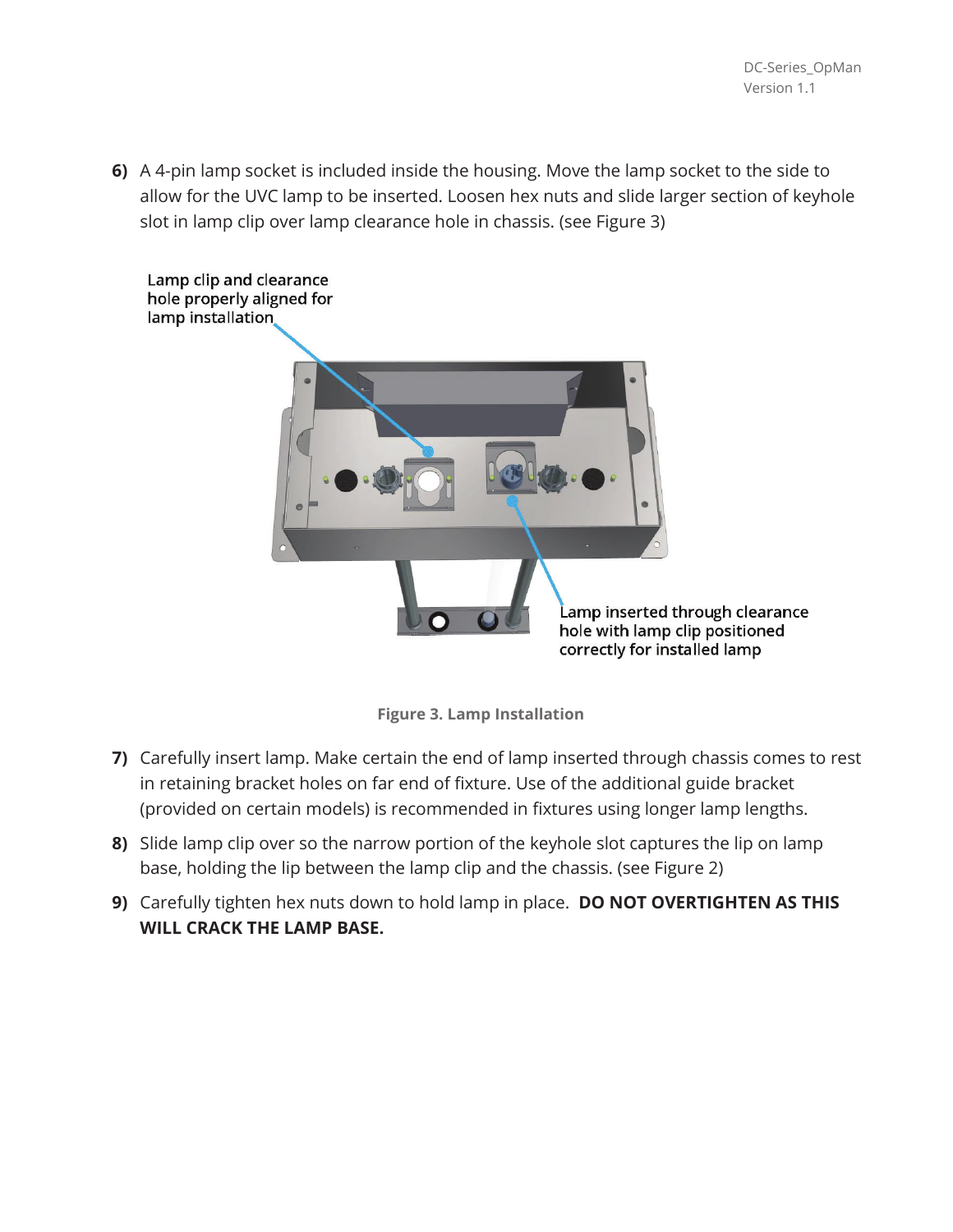**10)**Connect lamp socket to lamp base, making certain to seat base and socket firmly together. Repeat for additional lamps. (see Figure 4)



**Figure 4. Lamp socket and base seating** 

- **11)**Replace the exterior cover of the DC Series housing and secure it into place with the supplied hardware.
- **12)**Power can then be applied by plugging the 120-volt power cord into the nearest power receptacle. Cable clamps or other means of supporting the power cord can be used if desired.

The UVC lamps will come on instantly with the power being applied. For best results, leave the DC Series lamps on continuously.

#### **NOTE:**

**The included warning label "WARNING, DO NOT LOOK AT UV LIGHT" to be applied to duct near DC unit location.**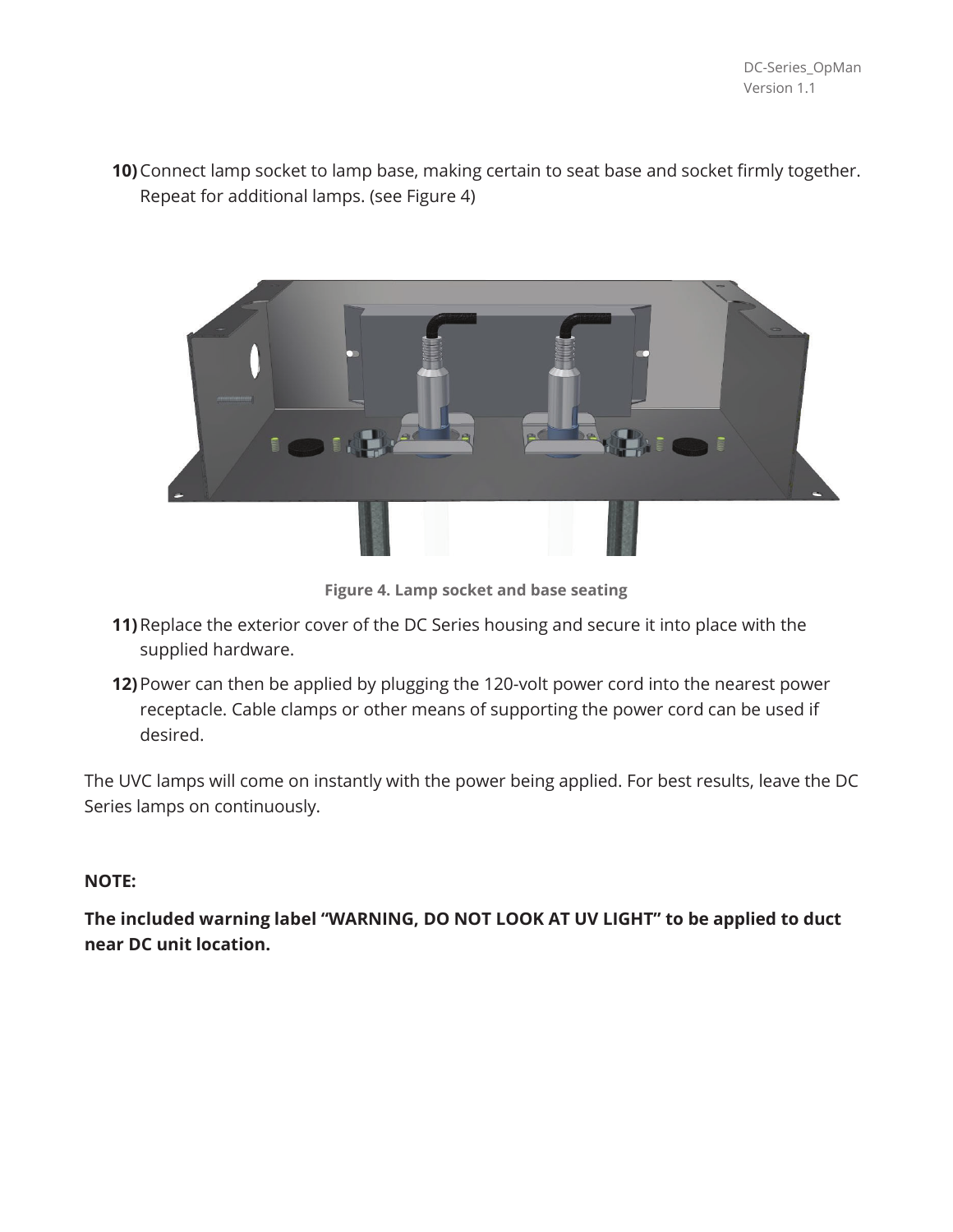## **Maintenance**

The DC Series requires very little maintenance.

- x **Replace all lamps annually for 33" & 45" units the enclosure will need to be removed from the duct.**
- x **Clean any material or deposits on the lamps or unit casing.**
- **Confirm support tube hardware is adequately tightened.**
- x **Visually inspect the unit for damage prior to installation. DO NOT use if there is damage.**

### Troubleshooting

## **ALWAYS DISCONNECT POWER TO FIXTURE PRIOR TO SERVICING!**

| <b>Issue</b>                                                             | <b>Resolution</b>                                                                                                                           |
|--------------------------------------------------------------------------|---------------------------------------------------------------------------------------------------------------------------------------------|
| The unit has lost power                                                  | 1) Verify the fixture is connected to proper electrical input<br>2) Verify plug on unit power cord is fully engaged in<br>electrical socket |
| Lamps will not come on, but<br>there is appropriate power<br>to the unit | 1) Verify lamps are fully seated in lamp sockets<br>2) Replace lamps<br>3) Replace ballast                                                  |
| One lamp doesn't come on<br>(in a 2-lamp unit)                           | 1) Verify non-functioning lamp is fully seated in lamp<br>socket<br>Replace lamp<br>2)                                                      |

If none of the above resolve the issue, please contact the manufacturer or a certified distributor to schedule a maintenance call to repair the equipment.